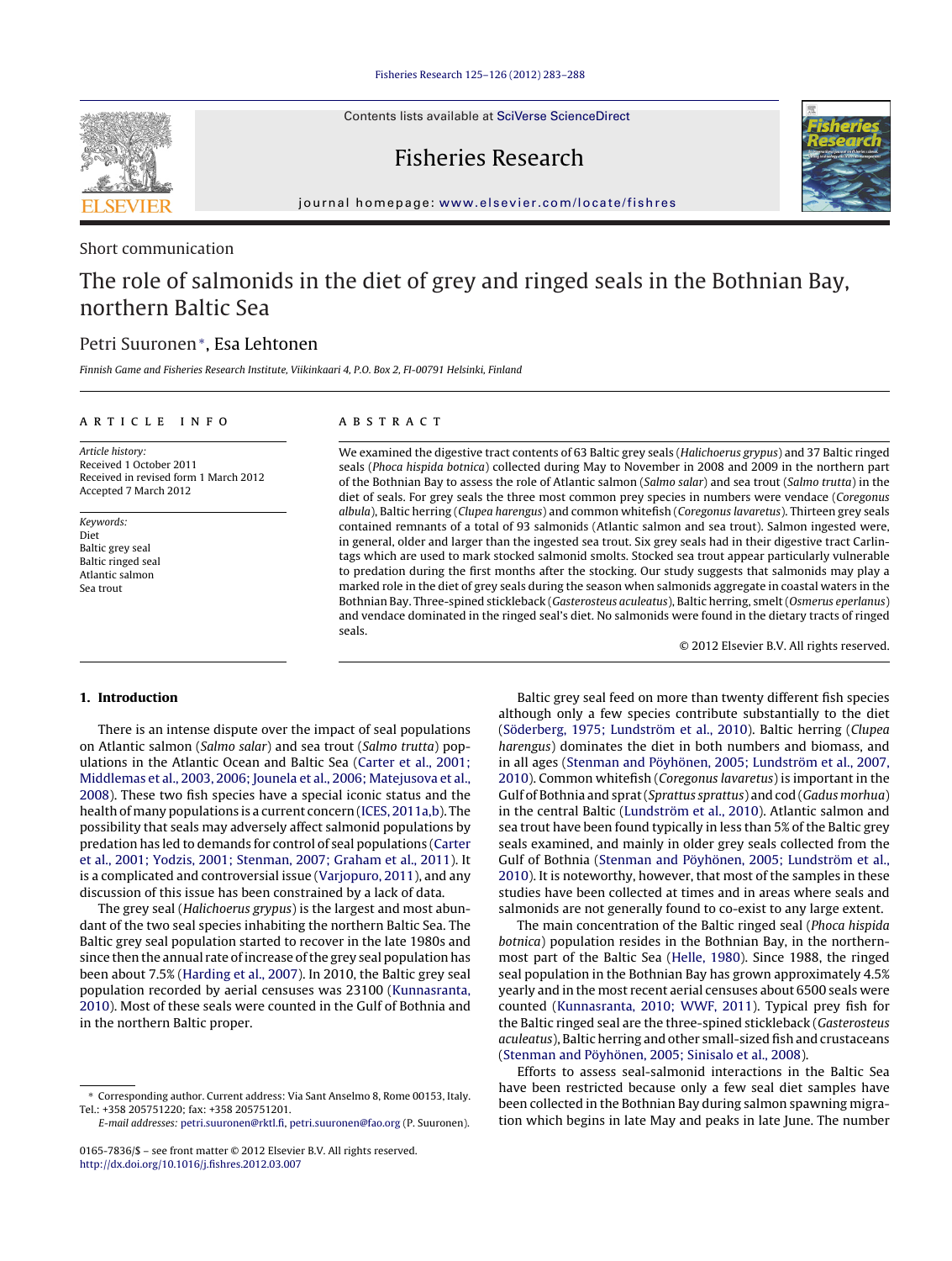

**Fig. 1.** The research area in the northern Bothnian Bay.

of salmon migrating from the Baltic proper towards their home rivers or stocking areas in the Bothnian Bay in 2002–2008 varied between 80 000 and 200 000 [\(Siira](#page-4-0) et [al.,](#page-4-0) [2006;](#page-4-0) [Suuronen](#page-4-0) [and](#page-4-0) [Jounela,](#page-4-0) [2010\).](#page-4-0) Furthermore, in early summer more than 2 million wild salmon smolts (length 12–17 cm) migrate to the sea from the rivers descending to the Bothnian Bay [\(ICES,](#page-4-0) [2011a\)](#page-4-0) and about 2 million salmon smolts and 0.6 million sea trout smolts are annually stocked in the river mouths ([ICES,](#page-4-0) [2011a\).](#page-4-0)

To have a better understanding of the role of salmon and sea trout in the diet of grey and ringed seals during the period of high vulnerability for salmonids, we conducted a diet study in 2008 and 2009 to obtain more accurate information about the diet composition of seals in the Bothnian Bay.

#### **2. Materials and methods**

Altogether 63 grey seals and 37 ringed seals ([Table](#page-2-0) 1) were collected in 2008 and 2009 during the open water (ice-free) period between mid May and late November in the northern part of the Bothnian Bay (Fig. 1). In 2008, the majority of seals were collected during June–July whereas in 2009 the collection extended over a wider period. Seals were collected by shooting them in the shallow water near hauling-out sites under special research permissions. There was no selection of animals shot. Sex and weight were determined for all seals. Age of seals was determined using the longitudinal sections of the canine teeth.

Digestive tracts (stomach and intestines) of seals were placed in plastic bags and stored in dry ice for later examination. In the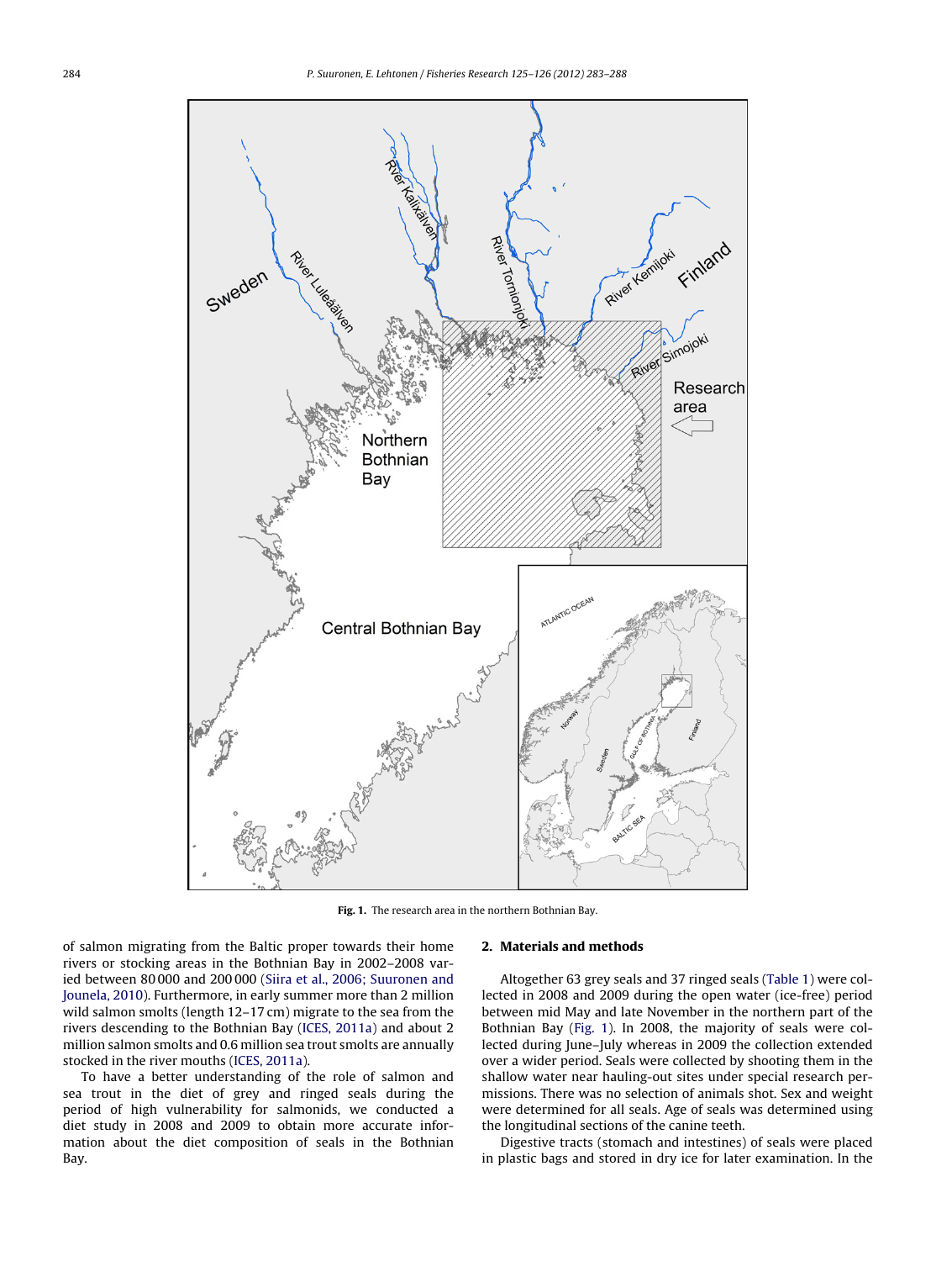#### <span id="page-2-0"></span>**Table 1**

Number of grey and ringed seals collected monthly in 2008 and 2009.

|                  | May | June | July | August | September | October | November | Total          |
|------------------|-----|------|------|--------|-----------|---------|----------|----------------|
| Grey seal 2008   |     |      |      |        |           |         |          | 19             |
| Grey seal 2009   |     |      | 12   |        |           |         |          | 44             |
| Ringed seal 2008 |     |      |      |        |           |         |          | $\overline{1}$ |
| Ringed seal 2009 |     |      |      |        |           | -1-1    |          | 25             |

laboratory, whole prey items were removed, identified and measured separately. Hard parts from the remaining contents were separated after repeated washing and straining of stomach and gut content using a series of sieves with decreasing mesh size according to process described by [Stenman](#page-4-0) [and](#page-4-0) [Pöyhönen](#page-4-0) [\(2005\).](#page-4-0)

Determination of prey species was mainly based on the identification of fish otoliths which are the hardest parts of the bony fishes and most resistant against digestion and mechanical wearing. Otoliths are species-specific and usually recognizable in the alimentary tract. However, salmonid otoliths are small and easily eroded [\(Boyle](#page-4-0) et [al.,](#page-4-0) [1990\).](#page-4-0) In several cases it was not possible to identify with full certainty whether a salmonid was Atlantic salmon or sea trout. Likewise, it was often difficult to determine whether a fish was a vendace (Coregonus albula) or a common whitefish. Other hard particles such as skull parts, vertebrae, gill bones and spines were used to help in the determination of prey species. A reference material of otoliths and skeletons collected in the study area was used to identify the prey items. The number of individuals per each prey species eaten by a seal was the sum of the number of whole prey items and the count of otoliths divided by two.

The age of salmonids was estimated using the ingested otoliths and Carlin-tags. Carlin tags are used to mark stocked fish and approximately 1.5% of all stocked salmon and trout are yearly tagged in the Bothnian Bay [\(Salminen](#page-4-0) et [al.,](#page-4-0) [1995\).](#page-4-0) The information in the tag allows the species and the exact time and place of the stocking to be determined. The age determination from the otoliths was often difficult because of otolith erosion.

#### **3. Results**

#### 3.1. Seal size and age composition

The average weight of grey seals shot was 82.4 kg (range 25–201 kg) and the average age 7.3 years (range 0–29 years). 55% were classified as mature adult grey seal (i.e., 5 years or older), and 19 were male and 44 female. The average weight of ringed seals shot was 55 kg (range 18–103 kg) and the average age 8.6 years (range 0–27 years). 70% of the ringed seals were classified as mature (i.e., 5 years or older), and 20 were male and 17 female.

#### 3.2. Diet of grey seal

The wet weight of digestive tract content among the grey seals varied between 4 and 4714 g (average 338 g). The three most common species in numbers in the diet were vendace, Baltic herring and common whitefish (2008 and 2009 data pooled). Vendace were found in digestive tracts of 17 grey seals and the average number was 40 (range 1–152). Common whitefish occurred in digestive tracts of 15 seals (average 9.2, range 1–36). Furthermore,there were unidentified Coregonus family fish (vendace/common whitefish) in 19 digestive tracts (largely in the same digestive tracts where vendace and common whitefish were found). Baltic herring were found in 25 digestive tracts (average 13.2, range 1–80).

Altogether, 684 vendace, 139 common whitefish, 147 Coregonus spp., 330 Baltic herring, 93 salmonids, 67 cyprinids, 32 smelt (Osmerus eperlanus), 15 perch (Perca fluviatilis), 4 burbot (Lota lota), 2 river lamprey (*Lampetra fluviatilis*), 2 three-spined stickleback and

182 unidentified fish were recorded in the digestive tract of 63 grey seals (Fig. 2). All 67 cyprinids were found in one female grey seal (weight 136 kg, age 24 years).

#### 3.3. Salmon and sea trout in the diet of grey seal

The digestive tract of 13 grey seals (20% of all) contained remnants of 93 salmonids [\(Table](#page-3-0) 2). Four grey seals had remnants of sea trout in their digestive tracts. Most of these were smolts and originated from one seal. A total of 12 salmonids could be identified with high certainty as Atlantic salmon and they were found in five grey seals. Seven of these salmon were found in one male grey seal (weight 137 kg). In most cases the length of these salmon could not be determined accurately because of decomposition but otolith analysis suggested that most of these salmon had been one (1SW) or two years at sea (2SW). Hence, they were adult salmon and their length would have been more than 50 cm. The length of one large salmon could be estimated more accurately and it was approximately 1 m in length. This fish had no head and it was found in the stomach of a large male grey seal (188 kg) shot on 12 June 2008. Nine salmonids could not be identified by species.

Six grey seals had Carlin-tags in their digestive tract ([Table](#page-3-0) 2). Most (7 out of 9) of these tags had been used to tag sea trout smolt. These tags suggest that seal predation on stocked salmonids takes place mainly in the year of stocking but also during the next year. Four out of seven tags were from trout that were stocked within two months of the tag discovery. All tagged fish had been stocked in the river mouths or rivers descending into the Bothnian Bay (both in the Finnish and Swedish side ofthe bay). One grey seal had four tags [\(Fig.](#page-3-0) 3). Three of these tags originated from the sea trouts stocked two weeks earlier in the mouth of the River Kemijoki and one from a trout stocked in 2007 in the mouth of the River Iijoki. This very same seal had remnants of about 60 young sea trout which on the basis of otoliths and bones were mainly smolts of about 20 cm in length and likely stocked fish. This particular grey seal was shot 26 May 2008 near the border of Finland and Sweden.

The average weight of those 13 grey seals (114 kg) that had salmonids in their digestive tract was significantly higher (Mann–Whitney U-test,  $df = 1$ ,  $p = 0.003$ ) than the weight of other grey seals (73 kg). Nine of these seal were female and four were males [\(Table](#page-3-0) 2). It is noteworthy that the four largest of these 13



**Fig. 2.** Total number of various fish species recorded in the digestive tract of 63 grey seals sampled in this study.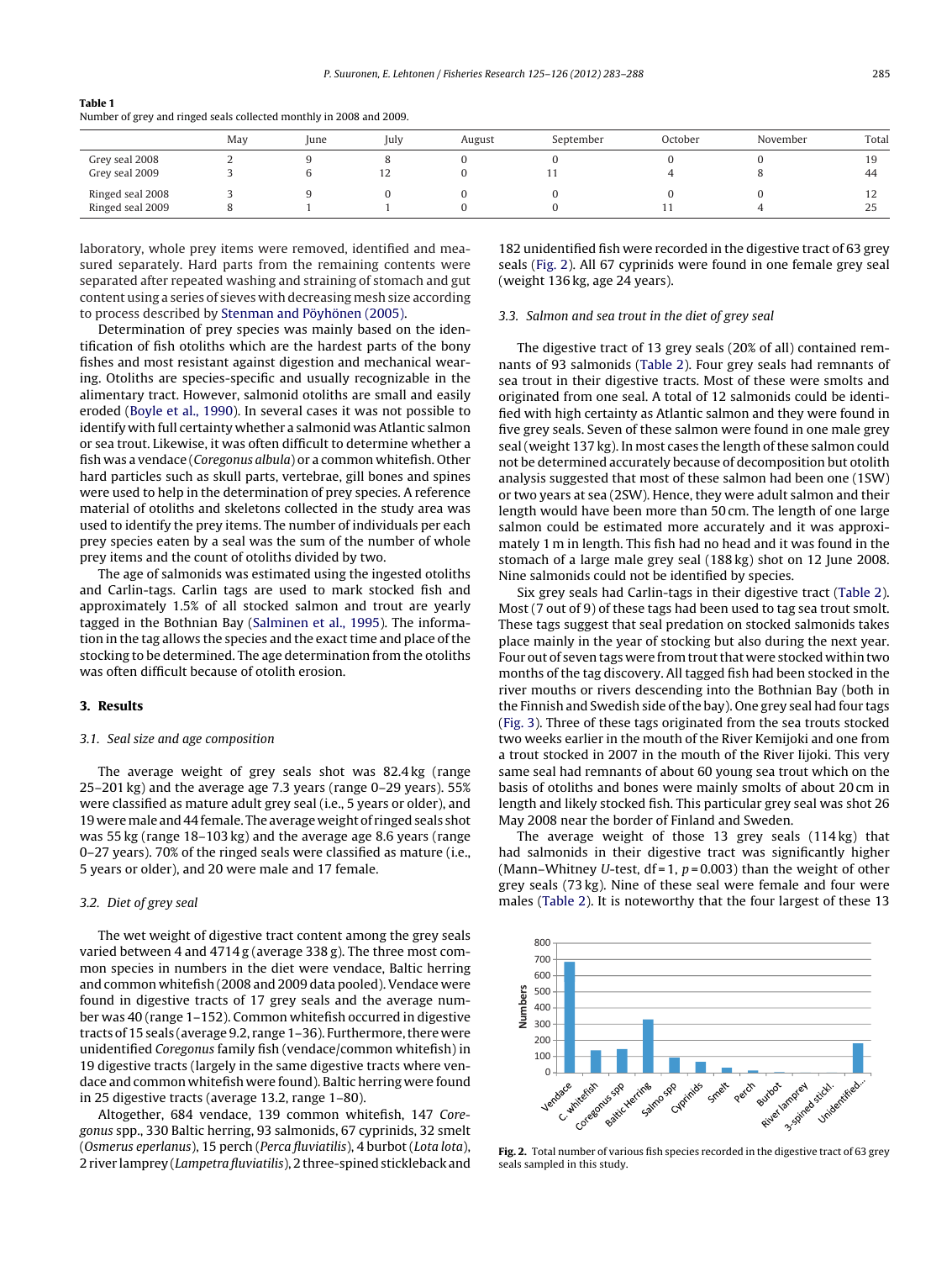### <span id="page-3-0"></span>**Table 2**

Date of capture, weight and sex of grey seals that had ingested salmonids, the number of salmonids and Carlin tags observed in the digestive tract and the time and place of stocking. Information on age of salmonids inferred from otolith analysis is indicated in footnotes. SW indicates the number of years at sea (sea winters).

| Date of capture  | Weight of<br>seal (kg) | Sex of seal | Salmon         | Sea trout        | Salmon/sea<br>trout (unid.) | Carlin tags species | Time and place of stocking                                           |
|------------------|------------------------|-------------|----------------|------------------|-----------------------------|---------------------|----------------------------------------------------------------------|
| 26 May 2008      | 110                    | F           |                | >60 <sup>a</sup> |                             | 4 tags, sea trouts  | 3 trouts, May 2008 in R. Kemijoki; 1<br>trout, May 2007 in R. Iijoki |
| 30 May 2008      | 118                    |             |                |                  |                             |                     |                                                                      |
| 05 June 2008     | 42                     |             |                |                  |                             |                     |                                                                      |
| 12 June 2008     | 188                    | M           | 1 <sup>b</sup> |                  |                             |                     |                                                                      |
| 08 July 2008     | 137                    | M           | 7 <sup>c</sup> |                  |                             |                     |                                                                      |
| 10 July 2008     | 72                     |             |                |                  |                             | 1 tag, salmon       | 2007 in River Luleäly                                                |
| 09 July 2009     | 110                    |             | 2 <sup>d</sup> |                  |                             |                     |                                                                      |
| 22 July 2009     | 143                    | M           | 1 <sup>e</sup> |                  |                             | 1 tag salmon        | May 2008 in R. Kemijoki                                              |
| 22 July 2009     | 43                     |             |                |                  |                             | 1 tag, sea trout    | May 2008 in R. Skellefteälv                                          |
| 30 July 2009     | 136                    |             |                |                  |                             | 1 tag, sea trout    | May 2009 in R. Iijoki                                                |
| 23 October 2009  | 95                     |             |                |                  | 3f                          | 1 tag, sea trout    | May 2009 in R. Tornionjoki                                           |
| 19 November 2009 | 165                    | M           |                |                  |                             |                     |                                                                      |
| 19 November 2009 | 127                    |             |                |                  |                             |                     |                                                                      |
| Total number     |                        |             | 12             | >63              | 9                           | 9                   |                                                                      |

Sea trout smolts, about 20 cm in length.

b Salmon, ca 1 m in length (on the basis of scale reading, this salmon was 3SW or older).

 $c$  Four salmon 1SW or older; two salmon 2SW or older (one otolith too eroded to assess the age).

<sup>d</sup> Two salmon, 2SW or older.

Salmon, 1SW or older.

<sup>f</sup> Two salmonids, 2SW or older (otoliths too eroded to assess the age).

grey seals were all males and at least three of them had ingested adult Atlantic salmon. All of the four grey seals with sea trout in their digestive tracts were females (average weight 96 kg). The occurrence of salmonids in the digestive tracts was higher in 2008 (32% of seals) than in 2009 (16%). Salmonids were found in the digestive tract of grey seals over the whole sampling period although salmon were found only in the samples taken in June–July.

#### 3.4. Diet of ringed seal

The wet weight of digestive tract content in ringed seals varied between 0 and 219 g and the average was 21.5 g. Of the 37 ringed seals collected in this study 20 (54%) had eaten three-spined stickleback and the average number was 83 (range 1–402). 18 ringed seals had remnants of Baltic herring in their stomach (average 9.8 herring, range 1-55). In total, 1652 three-spined sticklebacks, 177 Baltic herring, 39 smelt and 37 vendace were recorded in the ringed seals. Digestive tracts also included some other fish species such as small sandeel (Ammodytes tobianus), sand goby (Pomatoschistus



**Fig. 3.** Example of the washed content of the digestive tract of a grey seal shot on 26 May 2008. There are bones and otoliths of sea trout smolts of about 20 cm in length and four Carlin-tags. Photo on the courtesy of Mia Valtonen.

minutus) and isopod crustaceans. No evidence of salmonids was found in the digestive tracts of these seals.

#### **4. Discussion**

The occurrence of salmonids in the grey seal's diet in this study was substantially higher than in previous studies conducted in the Gulf of Bothnia (e.g. [Stenman](#page-4-0) [and](#page-4-0) [Pöyhönen,](#page-4-0) [2005;](#page-4-0) [Lundströme](#page-4-0)t [al.,](#page-4-0) [2007,](#page-4-0) [2010\).](#page-4-0) This apparently is connected to the time and location of the study. Sampling took place in the northernmost part of the Gulf of Bothnia, in the Bothnian Bay, largely at the time when adult salmon and sea trout aggregate at coastal waters to return to rivers to spawn and when the smolts are descending to the sea. Obviously, both young and adult salmonids are at that time most vulnerable to predation, and grey seals take advantage of the temporary abundance of energy-rich and nutritious salmonid prey.

Salmon found in the digestive tracts of grey seals were generally older and larger than the sea trouts. In particular the large male grey seals appeared to prefer adult salmon although female grey seal also eat adult salmon. Stocked sea trout smolts appeared particularly vulnerable to seal predation during the first weeks or months after the stocking. Caution is needed here, however, because one grey seal had eaten most of these smolts.

Although salmonids were not among the most common species in the diet of grey seals, in biomass their share apparently was high. The rough estimate of biomass for the 12 salmon ingested (assuming a mean weight of 5 kg) is about 60 kg whereas the biomass for the 684 vendace (mean weight 20 g) and 330 herring (mean weight 35 g) ingested is about 14 kg and 12 kg, respectively. This suggests that the biomass of salmon eaten by the grey seals may have been substantially higher than the biomass of the two most common species together. Hence, we have reasonable grounds to speculate that the role of Atlantic salmon in the diet of grey seals is marked during the season when salmon aggregate in coastal waters in the Bothnian Bay.

With regard to sea trout, most fish found in the stomachs were either smolts stocked in the same year (ca. 60 ind.) or young fish stocked year before (2–4 ind.). If we assume that average weight of trout smolts was 0.1 kg and that of older sea trout about 1 kg, the total biomass of sea trout ingested was about 8-10 kg. This suggests that sea trout may be relatively important food for the grey seals.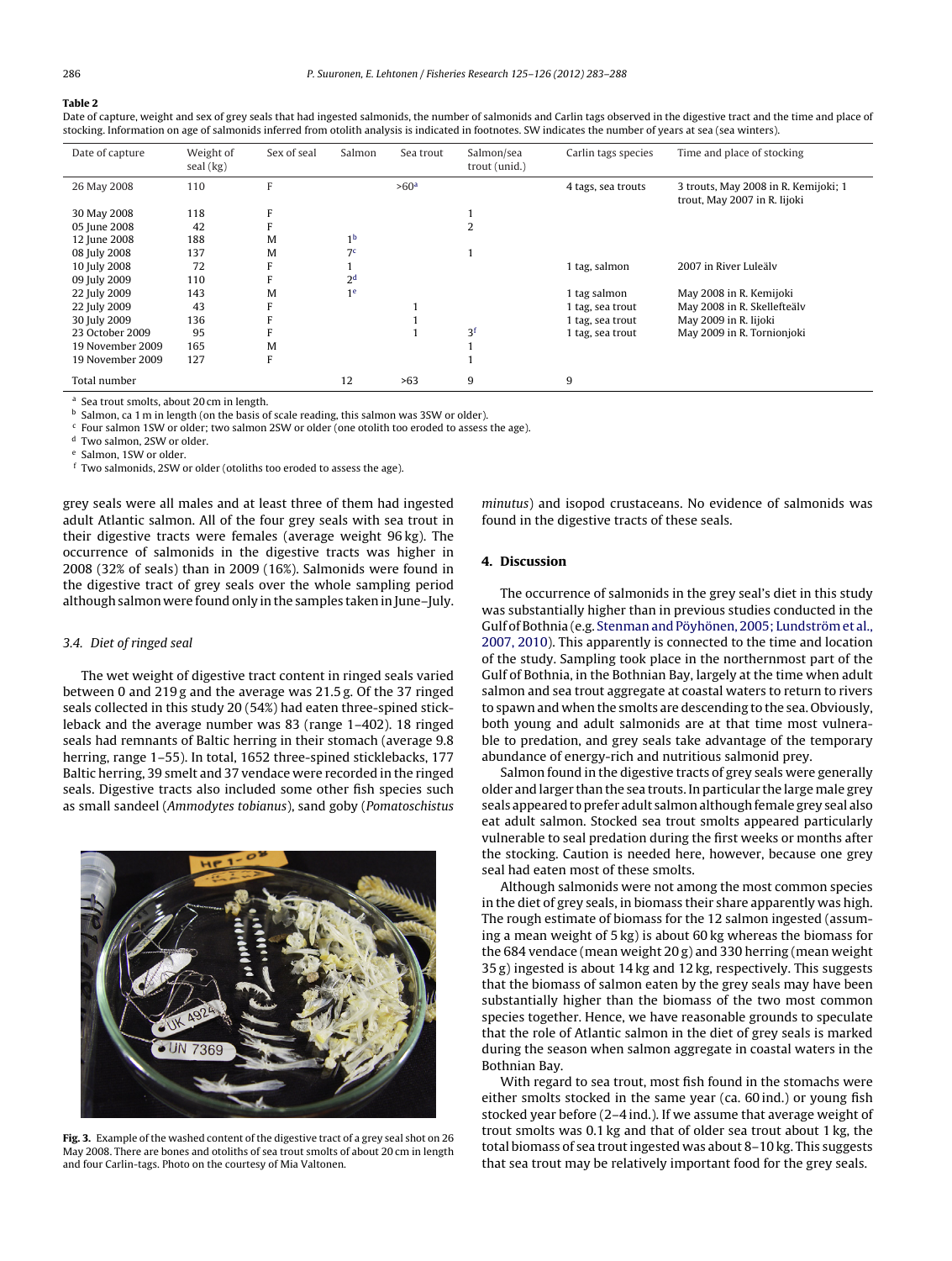<span id="page-4-0"></span>Nonetheless, more data would be needed to assess the quantity of salmonids consumed by grey seals and to evaluate the impacts of this predation on salmonid stocks in the Bothnian Bay. It is worth noting that even when aggregated in coastal waters, salmonids are less abundant than the common species such as Baltic herring. Therefore, we cannot expect that salmonids would represent a major component of the general diet of grey seals. However, with the observed level of predation seals might impair salmonid stocks many of which are severely depleted (ICES, 2011a). Middlemas et al. (2003) noted that in areas where salmonid abundance is low, seals could have substantial local effects on populations.

Given the data gaps and uncertainties associated with the methodology, it is not possible to specify to which extent the individual grey seal may be specializing on certain type of prey. Nevertheless, our results suggest that some level of specialization may exist (see also [Wright](#page-5-0) et [al.,](#page-5-0) [2007;](#page-5-0) [O'Boyle](#page-5-0) [and](#page-5-0) [Sinclair,](#page-5-0) [2012\).](#page-5-0) In general, however, empirical data on prey selection by seals is inadequate and the literature on specialization is inconclusive (e.g., Graham et al., 2011).

One could argue that adult salmon found in the digestive tract of grey seal may have been predated in salmon trap-nets that are operated along the Finnish and Swedish coast during the spawning migration of salmon. It is well known that grey seals are able to capture a salmon from a trap-net (Kauppinen et al., 2005; Königson, 2011) and that male grey seal visit these trap-nets more regularly than females (Lehtonen and Suuronen, 2010). We cannot assess whether some of the salmon in our study were predated in a trapnet or in some other gear. Nonetheless, the large salmon (ca. 1 m in length) found in the stomach of a large male grey seal was not predated in a trap-net because the trap-net season had not yet started in that region.

It is worth noting that the role of larger salmonids in the diet of seal can be underestimated in the studies that are based on identification of otoliths and larger bones because grey seal are able to discard the head of larger fish before consumption (Lundström et al., 2007). This is supported by our observation where the large salmon found in the stomach of a grey seal had no head. In a salmon trap-net, a grey seal often eats only the soft parts of salmon ([Suuronen](#page-5-0) et [al.,](#page-5-0) [2006\).](#page-5-0) Furthermore, the otoliths of salmonids are relatively small, especially in small individuals, and when eroded, are hard to identify. The use of DNA analysis would be useful to identify prey from which no hard-parts are consumed or the otoliths are quickly eroded.

Our results show that vendace, common whitefish and Baltic herring are important species in the diet of grey seals during the season when salmonids aggregate in coastal waters in the Bothnian Bay. Itis noteworthy that earlier diet studies have not recorded vendace as an important prey species for grey seals. The high occurrence of vendace in our study is likely partly because of the location of the study in the core distribution area of the vendace in the Bothnian Bay. Earlier studies may also have misinterpreted possible vendace otoliths as being from common whitefish; they are very similar.

Our study suggests that salmon and sea trout do not play a role in the diet of Baltic ringed seal. The data on ringed seal, however, is small and hence caution is needed in the interpretation of this result.

#### **Acknowledgements**

The collection of the seals in this study was possible only because of the excellent hunting skills and experience of Jouni Heinikoski. Raimo Riikonen acted as a tireless field manager having responsibility for all field logistics. Veterinarian Nina Aalto kindly inspected all the seals in our sample for their health and assisted in the collection of tissue samples. Rauno Hokki and Mia Valtonen carefully conducted the analysis of digestive tracts from all our seals. Jari Raitaniemi made the age analysis of the otoliths. Mervi Kunnasranta advised us on the issues concerning seal biology and sampling, and conducted the age reading of all seals. Antti Lappalainen, Arne Fjälling, Jaakko Erkinaro, Karl Lundström, Matti Salminen, Sven-Gunnar Lunneryd and Tapani Pakarinen made comments on earlier drafts of this manuscript and Neil Pullar improved the language. We are grateful to the authorities and organizations for providing us with seal hunting licences and permissions and to the Ministry of Agriculture and Forestry for their financial support of this study.

#### **References**

- Boyle, P.R., Pierce, G.J., Diack, J.S.W., 1990. Sources of evidence for salmon in the diet of seals. Fish. Res. 10, 137–150.
- Carter, T.J., Pierce, G.J., Hislop, J.R.G., Houseman, J.A., Boyle, P.R., 2001. Predation by seals on salmonids in two Scottish estuaries. Fish. Manage. Ecol. 8, 207–225.
- Graham, I.M., Harris, R.N., Matejusova, I., Middlemas, S.J., 2011. Do 'rogue' seals exist? Implications for seal conservation in the UK. Anim. Conserv. 14, 587–598.
- Harding, K., Härkönen, T., Helander, B., Karlsson, O., 2007. Status of Baltic grey seals: population assessment and extinction risk. NAMMCO Sci. Publ. 6, 33–56.
- Helle, E., 1980. Aerial census of ringed seals Pusa hispida basking on the ice of the Bothnian Bay, Baltic Sea. Holarctic Ecol. 3, 183–189.
- ICES, 2011a. Report of the Baltic salmon and trout assessment working group (WGBAST). ICES Advisory Committee, ICES 2011/ACOM:08, 291 pp.
- ICES, 2011b. Report of the working group on North Atlantic salmon (WGNAS). ICES Advisory Committee, ICES 2011/ACOM:09, 286 pp.
- Jounela, P., Suuronen, P., Millar, R.B., Koljonen, M.-L., 2006. Interactions between grey seal (Halichoerus grypus), Atlantic salmon (Salmo salar), and harvest controls on the salmon fishery in the Gulf of Bothnia. ICES J. Mar. Sci. 63, 936–945.
- Kauppinen, T., Siira, A., Suuronen, P., 2005. Temporal and regional patterns in sealinduced catch and gear damage in the coastal trap-net fishery in the northern Baltic Sea: effect of netting material on damage. Fish. Res. 73, 99–109.
- Königson, S., 2011. Seals and fisheries: a study of the conflict and some possible solutions. Ph.D. Thesis. Department of Marine Ecology, University of Gothenburg, Sweden, 29 pp. +VII App. ISBN: 91-89677-48-X.
- Kunnasranta, M., 2010. Merihylkeet vuonna 2010. Riista- ja kalatalous Selvityksiä 21, 21–23.
- Lehtonen, E., Suuronen, P., 2010. Live-capture of grey seals in a modified trap. Fish. Res. 102, 214–216.
- Lundström, K., Hjerne, O., Alexandersson, K., Karlsson, O., 2007. Estimation of grey seal (Halichoerus grypus) diet composition in the Baltic Sea. NAMMCO Sci. Publ. 6, 177–196.
- Lundström, K., Hjerne, O., Lunneryd, S.-G., Karlsson, O., 2010. Understanding the diet composition of marine mammals: grey seal (Halichoerus grypus) in the Baltic Sea. ICES J. Mar. Sci. 67, 1230–1239.
- Matejusova, I., Doig, F., Middlemas, S.J., Mackay, S., Douglas, A., Armstrong, J.D., Cunningham, C.O., Snow, M., 2008. Using quantitative real-time PRC to detect salmonid prey in scats of grey seal Halichoerus grypus and harbour seal Phoca vitulina in Scotland – an experimental and field study. J. Appl. Ecol. 45, 632–640.
- Middlemas, S.J., Armstrong, J.D., Thompson, P.M., 2003. The significance of marine mammal predation on salmon and sea trout. In: Mills, D. (Ed.), Salmon at the Edge. Blackwell Science, Oxford, pp. 42–60.
- Middlemas, S.J., Barton, T.R., Armstrong, J.D., Thompson, P.M., 2006. Functional and aggregative responses of harbour seals to changes in salmonid abundance. Proc. R. Soc. B 273, 193–198.
- O'Boyle, R., Sinclair, M., 2012. Seal-cod interaction on the Eastern Shelf: reconsideration of modelling assumptions. Fish. Res. 115–116, 1–13.
- Salminen, M., Kuikka, S., Erkamo, E., 1995. Annual variability in survival of searanched Baltic salmon Salmo salar L.: significance of smolt size and marine conditions. Fish. Manage. Ecol. 2, 171–184.
- Siira, A., Suuronen, P., Kreivi, P., Erkinaro, J., 2006. Size of wild and hatchery-reared Atlantic salmon populations in the northern Baltic Sea estimated by a stratified mark-recapture method. ICES J. Mar. Sci. 63, 1477–1487.
- Sinisalo, T., Jones, R.I., Helle, E., Valtonen, E.T., 2008. Changes in diets of individual ringed seals (Phoca hispida botnica) during their breeding season inferred from stable isotope analysis of multiple tissues. Mar. Mammal Sci. 24, 159–170.
- Söderberg, S., 1975. Feeding habitats and commercial damage of seals in the Baltic. In: Proceedings from the Symposium on the Seal in the Baltic, Lidingö, Sweden, June 4–6, 1974. National Swedish Environment Protection Board, SNV PM 591, pp. 66–78.
- Stenman, O., 2007. How does hunting grey seals (Halichoerus grypus) on Bothnian Bay spring ice influence the structure of seal and fish stocks? ICES CM 2007/C:12, 9 pp.
- Stenman, O., Pöyhönen, O., 2005. Food remains in the alimentary tracts of the Baltic grey and ringed seals. Finnish Game and Fisheries Research Institute Research Report 346, 51–53.